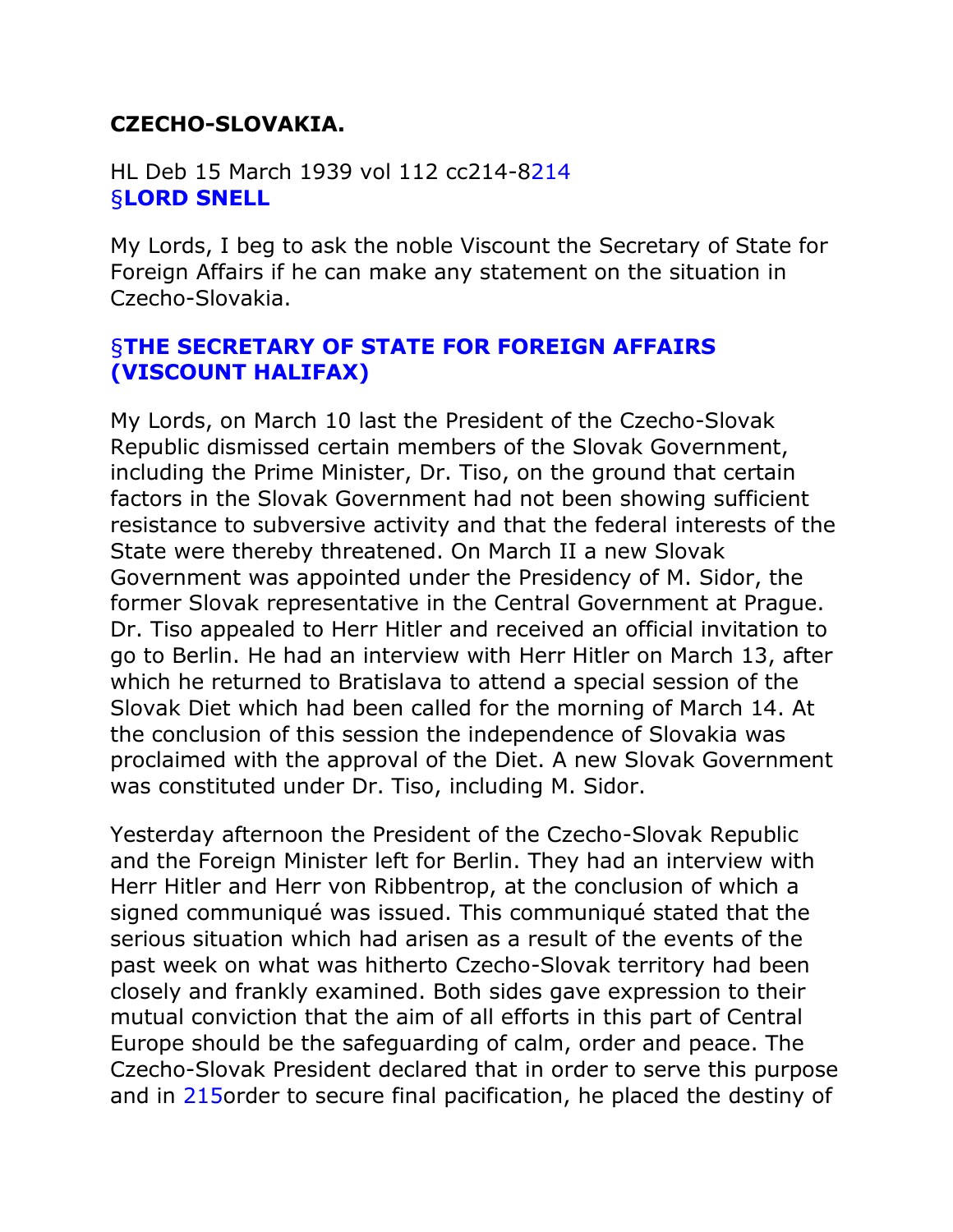the Czech people and country with confidence in the hands of the German Reich. Herr Hitler accepted this declaration and expressed his determination to take the Czech people under the protection of the German Reich, and to guarantee to it an autonomous development of its national life in accordance with its peculiar characteristics.

The occupation of Bohemia by German military forces began at 6 a.m. this morning. The Czech people have been ordered by their Government not to offer resistance. The President of the Czecho-Slovak Republic is returning to Prague. Herr Hitler issued an order to the German armed forces this morning to the effect that German military detachments would cross the frontier of the Czech territory in order to assume impartial control of the safety of the lives and property of all inhabitants of the country. Every German soldier was to regard himself not as a foe but as a representative of the German Government, to restore a tolerable order. Where opposition was offered to the march, it was to be broken down at once by all available methods. The armed forces were to bear in mind that they were treading on Czech soil as the representatives of Great Germany. Meanwhile on March 14, as a result of incidents on the frontier between Ruthenia and Hungary, Hungarian troops crossed the border and occupied a Czech village. Thereafter the Hungarian Government sent an ultimatum to Prague demanding among other things the withdrawal of Czech troops from Ruthenia, the release of Hungarian prisoners, and freedom for persons of Hungarian nationality and race in Ruthenia to arm and to organise. This ultimatum expired this morning, but I have not yet received official reports of the way in which the situation is developing.

It will no doubt be asked how these events affect the guarantee which was described by Sir Thomas Inskip in the following words on October 4 last: The question has been raised whether our guarantee to Czecho-Slovakia is already in operation. The House will realise that the formal treaty of guarantee has yet to be drawn up and completed in the normal way, and, as the Foreign Secretary has stated in another place, there are some matters which must await settlement between the Governments concerned. Until that has been done, 216technically the guarantee cannot be said to be in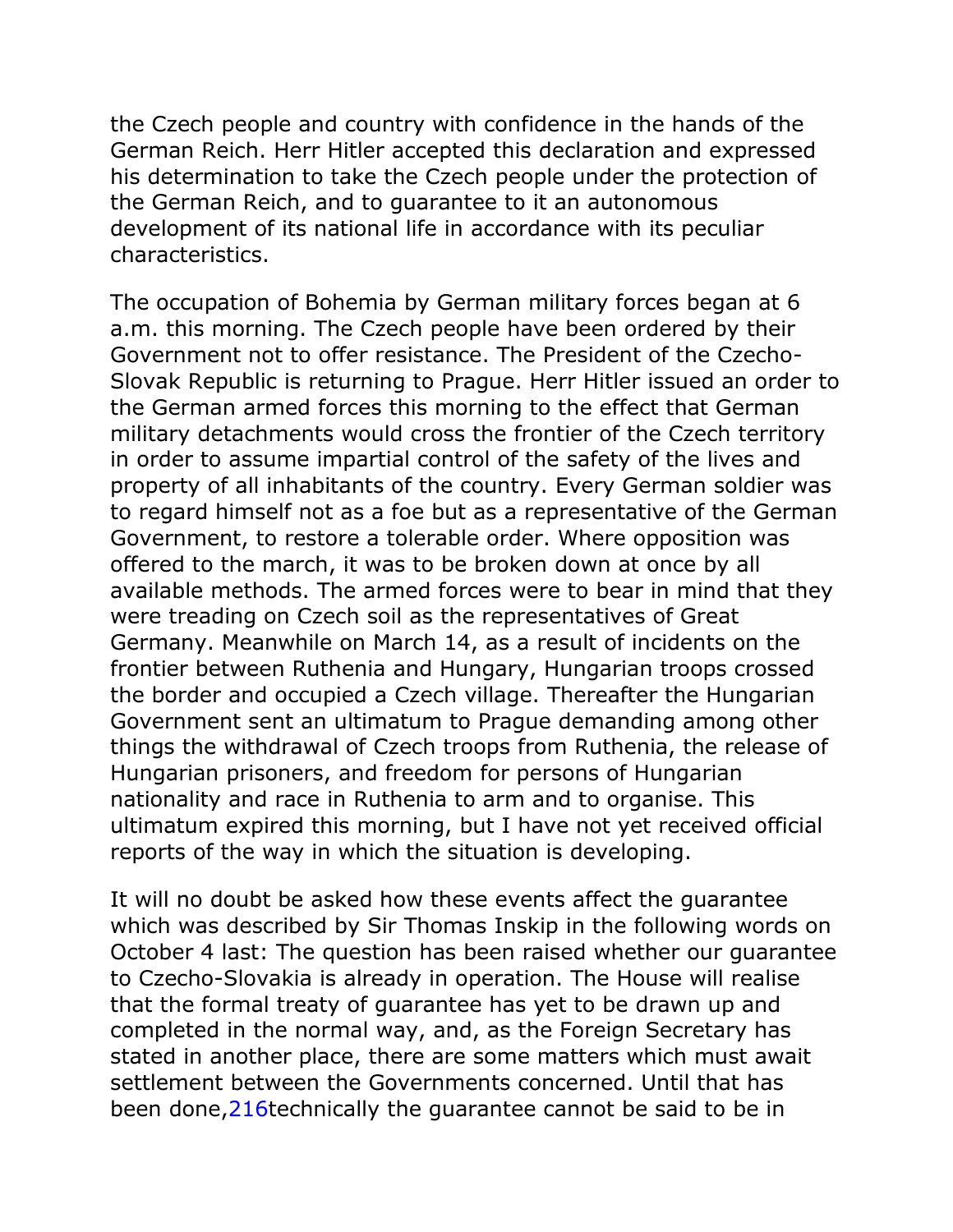force. His Majesty's Government, however, feel under a moral obligation to Czecho-Slovakia to treat the guarantee as being now in force. In the event, therefore, of an act of unprovoked aggression against Czecho-Slovakia, His Majesty's Government would certainly feel bound to take all steps in their power to see that the integrity of Czecho-Slovakia is preserved. Only recently His Majesty's Government endeavoured to achieve an agreement with the other Governments represented at Munich upon the scope and terms of such a guarantee, but up to the present they have been unable to reach any such agreement.

In our opinion the situation was radically altered as soon as the Slovak Diet declared the independence of Slovakia. The effect of this declaration was to put an end by internal disruption to the State whose frontiers we had proposed to guarantee, and accordingly the condition of affairs described by Sir Thomas Inskip, which was always regarded by us as being only of a transitory nature, has now ceased to exist and **His Majesty's Government cannot** accordingly hold themselves any longer bound by this obligation.

As regards the financial assistance to the former Government of Czecho-Slovakia, which was authorised by the Act of Parliament passed last month, the position, so far as I have been able to ascertain, is as follows:—Section I of the Act provided that the Treasury should repay to the Bank of England the £10,000,000 which had been placed at the disposal of the National Bank of Czecho-Slovakia, and that has been done. The amount that has been withdrawn by Czecho-Slovakia since this advance was first made available—last October—is £3,250,000. The balance of £6,750,000 has not been drawn upon but remains with the Bank of England. The scheme as originally devised between ourselves, the French Government, and the former Czecho-Slovak Government included the issue by the last-named Government of a loan on the London market by means of which the assistance given to that Government, so far as it took the form of loan, would be repaid. In the new circumstances, when it would appear that the Government of Czecho-Slovakia has ceased to exist and the territory for which that Government was formerly responsible has been divided, it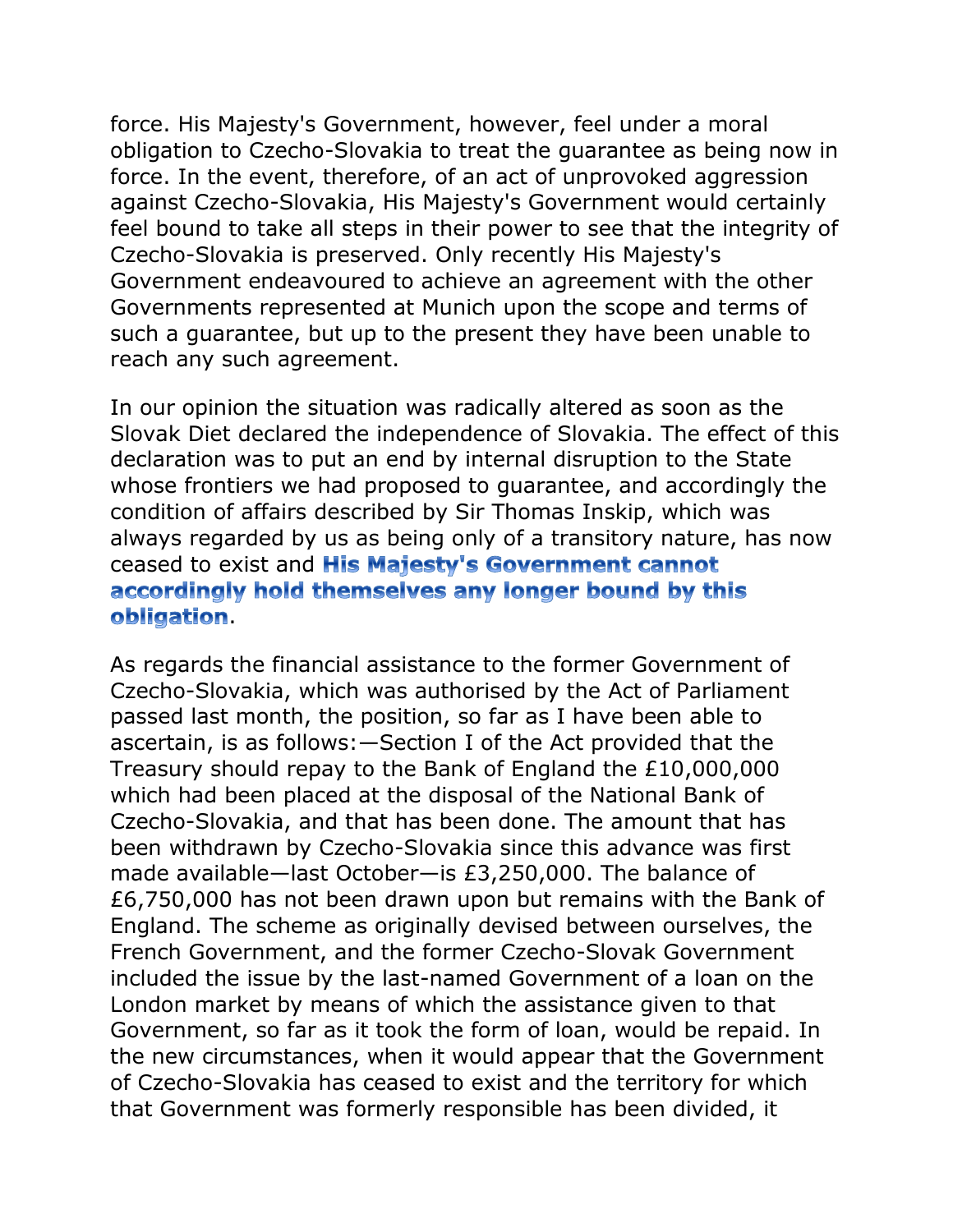would seem impossible at present to say how the scheme can be [217c](http://hansard.millbanksystems.com/lords/1939/mar/15/czecho-slovakia#column_217)arried through, and steps have been taken to request the Bank of England to make further payments out of the balance of £10,000,000 until the situation has been cleared up and definite conclusions reached. I may say that I have no reason to suppose that the £3,250,000 already drawn has not been applied in accordance with the arrangements made by us, and a substantial portion of the sum has been directly devoted to the assistance of refugees.

In the meantime, having regard to the effect on general conditions in Europe that these events are bound to exert, His Majesty's Government feel the present moment to be inappropriate for the proposed visit of the President of the Board of Trade and Secretary of the Department of Overseas Trade, which has accordingly been postponed. The German Government has been so informed.

To a large extent the information I have given the House is based on Press reports and, while there is little reason to think that the general effect is not as I have described it to be, final judgment on all the circumstances should await further confirmation. I do not want to make any specific charges as to breach of faith, but I cannot admit that anything of the kind that has now taken place was in our minds at the time of Munich or was in any way contemplated. The Munich Agreement constituted a settlement, accepted by the Four Powers and Czecho-Slovakia of the Czecho-Slovak question. It provided for the fixation of the future frontiers of Czecho-Slovakia (which has been effected) and laid down the limits of the German occupation which the German Government accepted. They have now, without so far as I know any communication with the other three signatories of the Munich Agreement, sent their troops beyond the frontier there laid down. Even though it may now be claimed that what has taken place has occurred with the acquiescence of the Czech Government, I cannot but regard it as inconsistent with the spirit of the Munich Agreement.

There is a further point which I cannot omit to mention. Hitherto the, Reich Government, in extending the area of their military control, have defended their action by the contention that they were